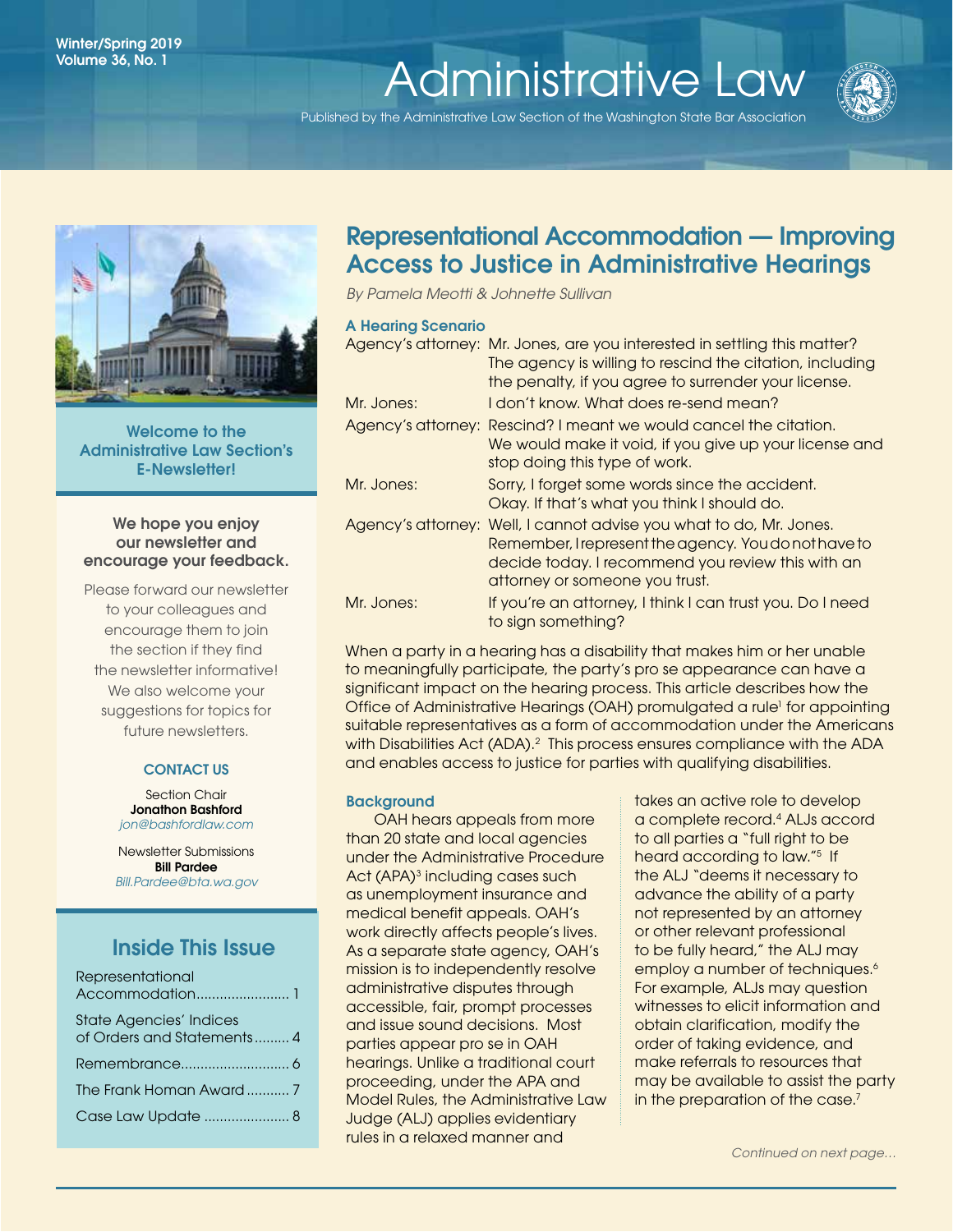#### 2 Nietz Spring 2019 – Administrative Law Minter/Spring 2019 – Administrative Law

WSBA Administrative Law Section Executive Committee Officers & At-Large Members 2018-2019

| <b>Officers</b>                        |                                              |  |  |
|----------------------------------------|----------------------------------------------|--|--|
|                                        |                                              |  |  |
| Chair<br>Jonathon Bashford             | Treasurer<br>Katy Hatfield                   |  |  |
| <b>Chair-Elect</b><br>Robert Krabill   | Secretary<br>Eileen Keiffer                  |  |  |
|                                        | Immediate Past Chair<br><b>Polly McNeill</b> |  |  |
| <b>At-Large Members</b>                |                                              |  |  |
| Margie Gray<br>(2019)                  | <b>Chad Standifer</b><br>(2020)              |  |  |
| Alexis Quinones<br>(2019)              | <b>Scott Boyce</b><br>(2021)                 |  |  |
| <b>Rill Pardee</b><br>(2019)           | Lea Anne<br>Dickerson<br>(2021)              |  |  |
| Hon, Robert<br><b>Murphy</b><br>(2020) | <b>Susan Pierini</b><br>(2021)               |  |  |

#### Committee Chairs

| <b>CLE</b>                                           | Legislative                 |
|------------------------------------------------------|-----------------------------|
| Robert Krabill                                       | <b>Richard Potter*</b>      |
| Diversity and                                        | <b>Young Lawyer Liaison</b> |
| <b>Outreach Co-Chairs</b>                            | Michael Addams*             |
| Alexis Quinones*                                     | (2020)                      |
| Robert Rhodes*                                       | <b>Board of Governors</b>   |
| Newsletter                                           | Liaison                     |
| <b>Bill Pardee</b>                                   | Athan Papialiou*            |
| Publications and<br>Practice Manual<br>Gabe Verdugo* |                             |
|                                                      | *Non-votina member          |

The Administrative Law Section welcomes articles and items of interest for publication. The editors and Executive Committee reserve discretion whether to publish submissions.

Send submissions to: Bill Pardee (*[Bill.Pardee@bta.wa.gov](mailto:Bill.Pardee%40bta.wa.gov?subject=Administrative%20Law%20Section%20Newsletter)*).

This is a publication of a section of the Washington State Bar Association. All opinions and comments in this publication represent the views of the authors and do not necessarily have the endorsement of the Association or its officers or agents.

Layout • Sutherland Design Works [brittsutherland@comcast.net](mailto:brittsutherland%40comcast.net?subject=WSBA)

#### Representational Accommodation — Improving Access to Justice in Administrative Hearings *Continued from page 1*

For a party with a disability, ALJs may also approve and implement ADA accommodations needed for the party to access the hearing process. Accommodations could include providing an assisted listening device or additional breaks. ALJs could also modify the hearing process so that a party has time to review an audio recording of direct testimony before asking cross-examination questions. Given OAH's informal hearing process, techniques used by ALJs, and accommodations for parties with a disability, most pro se parties with a disability are able to represent themselves in OAH hearings.

#### Why Do We Need Suitable Representatives?

Some parties have substantial impairments from a disability that prevent them from participating in their hearing in a meaningful way, even with accommodations. When a party who has substantial impairments appears pro se, it can have a profound impact on the proceedings. The hearing process is built on the notion that both parties will have an opportunity to present their side of the story. Even with accommodations, a party who has substantial impairments from a disability may not be able to follow an ALJ's instructions, understand what is relevant, or present coherent arguments. Even if the ALJ explains the process and asks numerous questions, the ALJ may not be able to elicit enough evidence to complete the record. This can lead to an imbalance in the case that is incompatible with OAH's mission to resolve disputes in a fair manner and the mandates of the ADA. This imbalance can also pose difficulties for opposing counsel.

Consider Mr. Jones from the opening scenario. Mr. Jones does not appear to understand the role of the agency's attorney.

His reference to an accident indicates that his forgetfulness and misplaced trust may stem from a substantial cognitive impairment. If the agency's attorney attempts to learn more about the impact of the accident on Mr. Jones, counsel risks that Mr. Jones may divulge private health information without understanding that counsel may have a duty to share the information with the agency. The agency's attorney may be reluctant to pursue settlement talks for fear that Mr. Jones may be incapable of knowingly entering into an agreement. In addition, the agency's attorney is in a difficult spot because Mr. Jones may continue to ask for guidance, even after the agency's attorney explains that he cannot provide advice.<sup>8</sup> To the extent that the agency's attorney offers assistance, without offering legal advice, that assistance may be misinterpreted or misunderstood. OAH's accommodation rule provides a process for the agency's attorney to raise on the record that Mr. Jones may qualify for a suitable representative accommodation.

With Mr. Jones' consent, the ALJ may delay the proceedings for a referral to the ADA coordinator. The benefits of this process are far reaching. As members of the legal profession, our collective reputation benefits from a program that promotes fairness and aims to level the playing field for parties like Mr. Jones. For individuals who cannot meaningfully participate in their hearings because of a substantial impairment, even with other accommodations, suitable representation may be the only ADA accommodation that allows the party meaningful access to the hearing process.

*Continued on next page…*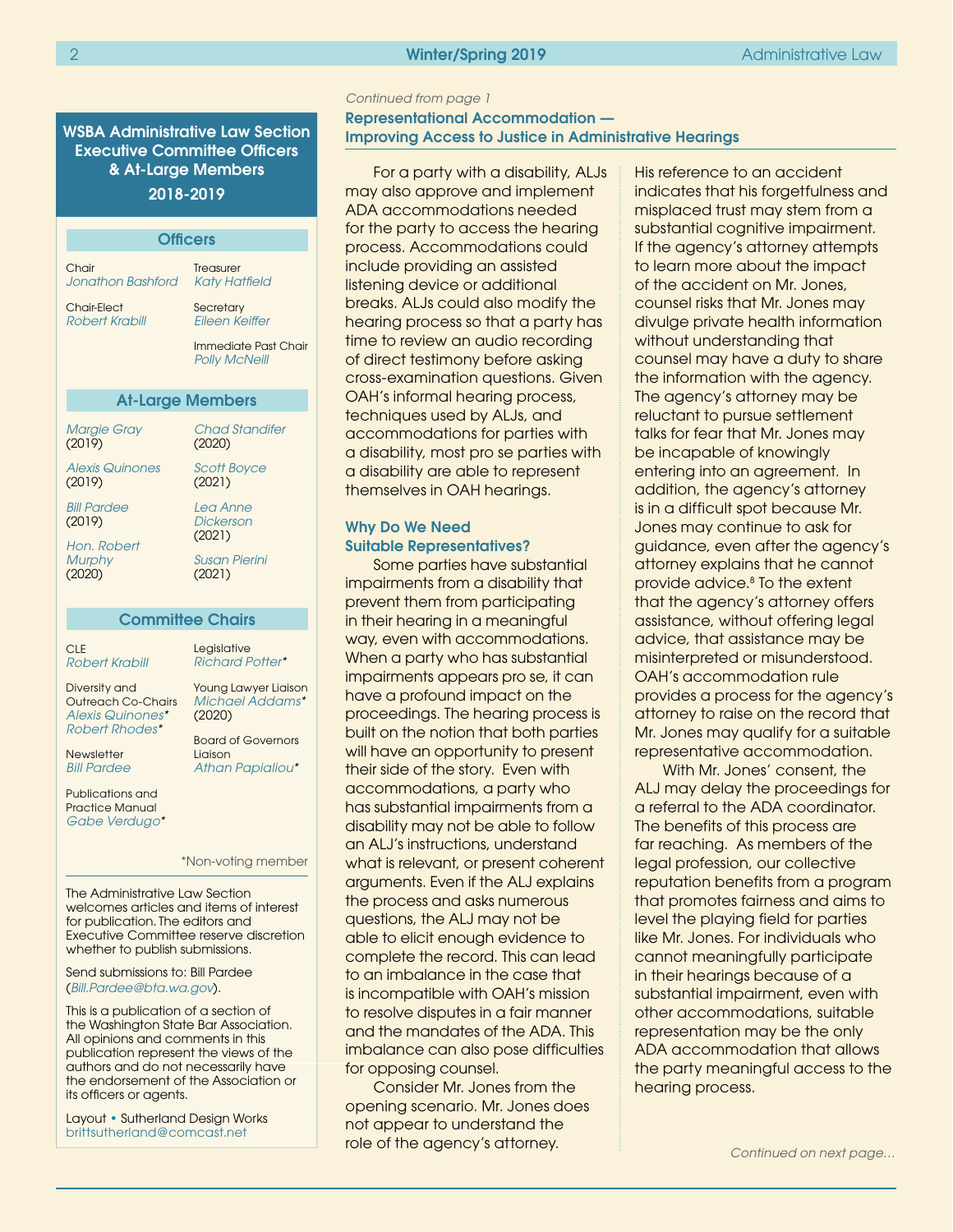#### <span id="page-2-0"></span>Representational Accommodation — Improving Access to Justice in Administrative Hearings

#### Who Can Serve as a Suitable Representative?

Effective January 1, 2018, OAH's accommodation rule allows OAH to select and appoint an individual who is qualified by training or experience to be a party's suitable representative.<sup>9</sup>

In selecting an individual to serve as a suitable representative, OAH considers the party's preferences as well as the individual's experience and training advocating for people with disabilities.

The rule authorized the OAH Chief ALJ to develop a network of individuals who are able and available to be appointed as suitable representatives. The suitable representative program offers an opportunity for pro bono service, which is both rewarding and a valuable public service. This opportunity is not limited to attorneys. Paralegals, Limited License Legal Technicians, and interns may also gain valuable career experience volunteering as a suitable representative.

OAH has developed a free, self-paced online training program for persons who are interested in serving as suitable representatives. The program, accessible from OAH's public website,<sup>10</sup> consists of four modules: Introduction to OAH and the Suitable Representative Accommodation; Advocating for People with Disabilities; Procedural Rules; and Substantive Law. We

strongly encourage anyone who is interested in serving as a suitable representative to contact OAH's ADA coordinator<sup>11</sup> to arrange to complete the training (equivalent experience or other non-OAH training may be substituted for some of the training). Efforts to make CLE credits available for the training are in the works.

#### **Conclusion**

Although OAH's informal hearing process allows most parties to represent themselves, the process may fail a pro se party who has substantial impairments from a disability. In such cases, OAH appoints a suitable representative when necessary for that party to have meaningful access to the hearing process as mandated by the ADA. The suitable representative process also benefits ALJs and attorneys who practice in the administrative arena because it decreases the risk that the party may turn to opposing counsel for advice, allows the party a way to provide confidential health information to the ADA Coordinator, avoids ex parte communication, may increase settlements, and may minimize submission of irrelevant evidence. Most notably, the suitable representative initiative presents an opportunity for pro bono work that is both rewarding and a valuable public service.

Washington Administrative Code (WAC) 10-24-010(2)(b).

9 WAC 10-24-010.

## Help us Make this Newsletter MORE RELEVANT to Your Practice.

If you come across federal or state administrative law cases that interest you and you would like to contribute a summary (approx. 250 – 500 words), please contact Bill Pardee

### Administrative Law Section List Serve

The Administrative Law Section has a "closed" list serve, which means only current subscribers of the list serve can send an email to the list serve. You can request to receive the list serve messages in a daily digest format by contacting the list administrator below.

Sending Messages: To send a message to everyone currently subscribed to this list, address your message to [administrative-law-section@](administrative-law-section@list.wsba.org) [list.wsba.org.](administrative-law-section@list.wsba.org) The list server will automatically distribute the email to all subscribers. A subject line is required on all email messages sent to the list serve.

Responding to Messages: Use "Reply" to respond only to the author of the email. Use "Reply All" to send your response to the sender and to all members of the list serve.

If you have any questions, wish to unsubscribe, or change your email address, contact the WSBA List Administrator at [sections@](sections@wsba.org) [wsba.org](sections@wsba.org).

<sup>2</sup> 42 U.S.C. § 12101 et seq.; 28 C.F.R. § 35.150(a).

<sup>3</sup> Revised Code of Washington (RCW) 34.12.020(2); Chapter 34.05 RCW.

<sup>4</sup> RCW 34.05.452 and .461 and WAC 10-08-200.

<sup>5</sup> Washington State Office of Administrative Hearings, Code of Ethics for Administrative Law Judges, Canon 2 (B) (6).

<sup>6</sup> *Id.*

<sup>7</sup> *Id.* Rules of Professional Conduct 4.3, entitled "Dealing with Person not Represented by a Lawyer," provides:

In dealing on behalf of a client with a person who is not represented by a lawyer, a lawyer shall not state or imply that the lawyer is disinterested. When the lawyer knows or reasonably should know that the unrepresented person misunderstands the lawyer's role in the matter, the lawyer shall make reasonable efforts to correct the misunderstanding. The lawyer shall not give legal advice to an unrepresented person, other than the advice to secure the services of another legal practitioner, if the lawyer knows or reasonably should know that the interests of such a person are or have a reasonable possibility of being in conflict with the interests of the client.

<sup>10</sup> http://oah.wa.gov/Home/Index/3449#ContentBlockItem4470?Criteria=Training Checklist.

<sup>11</sup> Contact the ADA Coordinator by email to [OAH\\_ADACoordinator@oah.wa.gov](mailto:OAH_ADACoordinator%40oah.wa.gov?subject=)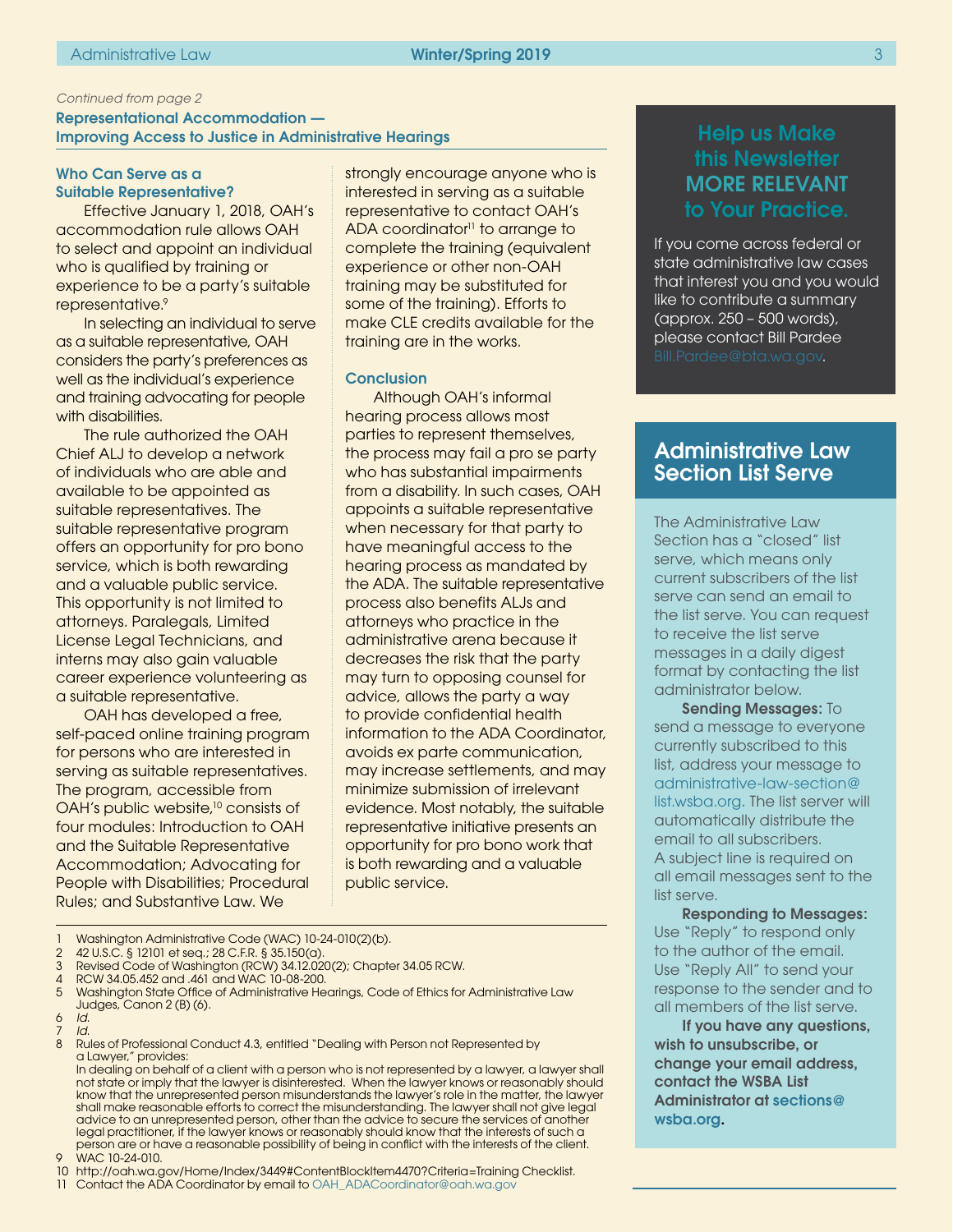## STATE AGENCIES' INDICES OF ORDERS AND STATEMENTS – Part 2

*By Richard E. Potter & John M. Gray*

This article follows our article in<br>The Section's Fall 2018 newsletter, his article follows our article in in which we reported on a Public Records Act requirement that state agencies create and make available indices of decisions and statements.

RCW 42.56.070(5) requires state agencies to "by rule, establish and implement a system of indexing for the identification and location of the following records" (as defined in the Administrative Procedure Act):

- Final orders in adjudicative proceedings "that contain an analysis or decision of substantial importance to the agency in carrying out its duties;"
- Declaratory orders "that contain an analysis or decision of substantial importance to the agency in carrying out its duties;"
- Interpretive statements;
- Policy statements.

In addition, subsection (6) of that statute states that a public record (which includes these four types of documents) may be used by an agency as precedent only if it "has been indexed in an index available to the public" [or if the "parties affected have timely notice (actual or constructive) of the terms thereof"].

In our first article, after describing the requirement's legislative history and its relation to some Administrative Procedure Act provisions, as well as briefly summarizing our review of state agencies' index rules, we described the online availability of these indices and/or similar resources for five state agencies. In this second article we describe the resources made available online by seven additional state agencies. Most, but not all, of these agencies responded to some questions from us and

provided useful information beyond what our research had found.

#### Office of the Insurance Commissioner (OIC)

The OIC provided the following information:

Final and declaratory orders: The OIC does not have a formal index of final and declaratory orders. The OIC makes its final orders available to the public by posting them on our website in two places. Our Consumer Tools orders page (https://fortress.wa.gov/ oic/consumertoolkit/Search. aspx?searchtype=ord) allows you to search for all the types of orders issued by the agency. Our Administrative hearings page (https://www.insurance.wa.gov/ hearings-cases-with-documents) contains the cases that have gone through the administrative process per Ch. 48.04 RCW and Ch. 34.05 RCW.

 Interpretive and policy statements: The OIC does, from time to time, issue Technical Assistance Advisories (TAAs), which fall under the APA's definition of an interpretative statement. The TAAs advise the public of the OIC's current opinions, approaches, and likely courses of action related to the interpretation and/or application of particular insurance laws and regulations. The TAAs get filed with the State Office of the Code Reviser and are distributed to the affected segment of the insurance industry. The most current TAAs are posted on our website (https://www.insurance. wa.gov/technical-assistanceadvisories). Many of the TAAs that have been issued in the past have been retired or converted to rules codified in the Washington Administrative Code. The OIC will review its older TAAs to determine if there are any others that should be included on an index and posted to the website.

We reviewed these OIC websites. On the "Look Up an Order" page in the Consumers Tools section of the website, if you select one "Order Type," such as "Administrative Hearing Decisions," and then search, you get a list of decisions in the format Order Number – Name – Order Summary. This may produce a list of hundreds of items, but you can then do a word search and perhaps get useful hits in the order summaries. The "Hearings cases with documents" website can produce of list of decisions by "Type of Action." An order summary is not provided, however; just "Outcome." But this site produces far fewer cases than does the "Look Up an Order" one, so reviewing each decision is more feasible.

#### Employment Security Department (ESD)

RCW 50.32.095 of the Washington State Employment Security Act provides that the "commissioner may designate certain commissioner's decisions as precedents. The commissioner's decisions designated as precedents shall be published and made available to the public by the department." The Employment Security Department considers these designated precedential decisions to also be the final orders that "contain an analysis or decision of substantial importance to the agency in carrying out its duties" per the PRA's indices requirement. On its website ESD posts a link to "Precedential Decisions of Commissioner" that takes one to a Westlaw searchable database at http://government. westlaw.com/wapcd/. This serves

*Continued on next page…*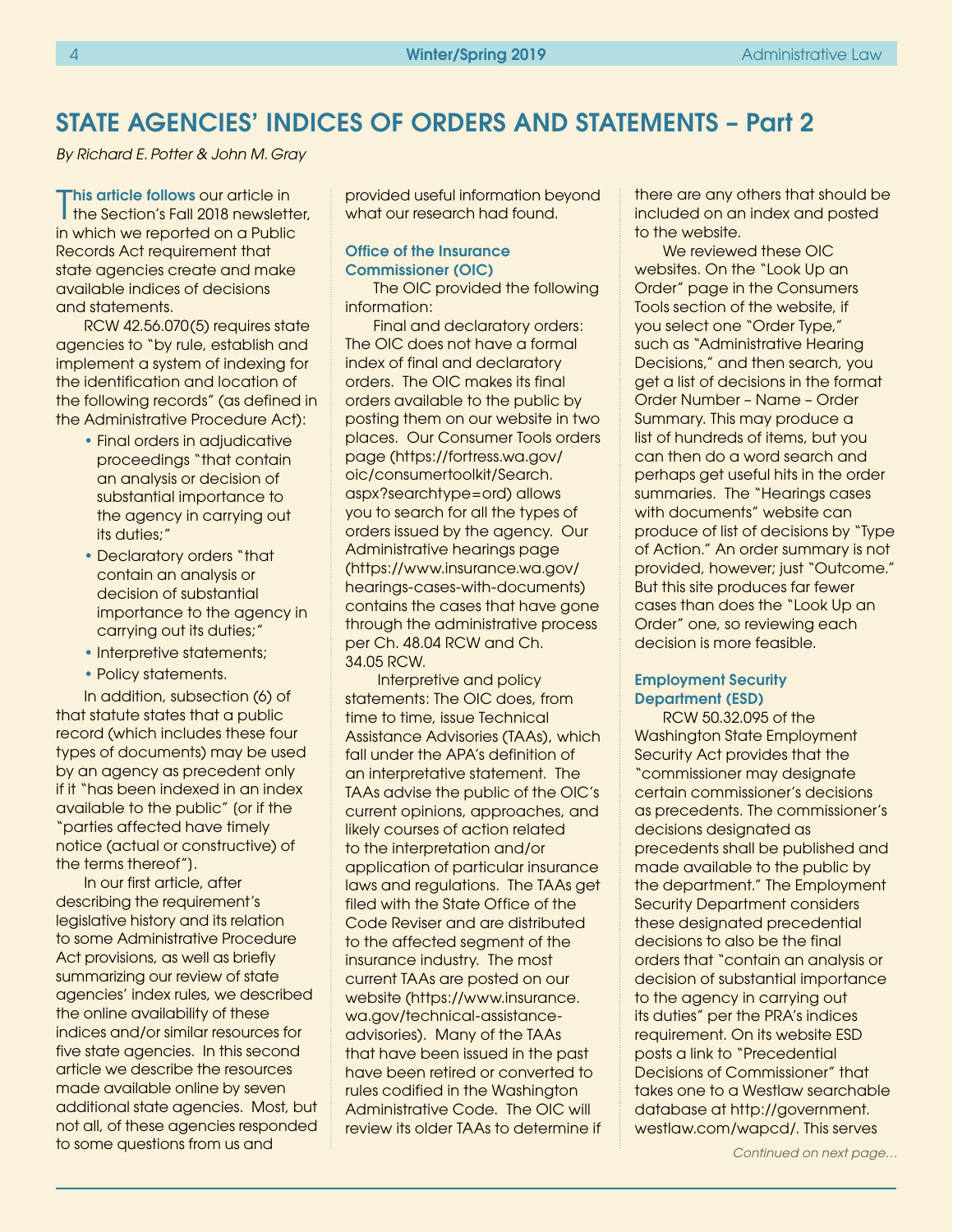#### <span id="page-4-0"></span>State Agencies' Indices of Orders and Statements – Part 2

as ESD's online version of the final decisions index required by the PRA. The agency annually updates and publishes its index in conjunction with the publishing of its Commissioner Decisions.

ESD advised us as follows regarding its designated precedential decisions: Precedential Commissioner's Decisions are published in full form. Each compilation of 1200 decisions is designated as a "Series." The first series encompasses 1200 decisions, covering the period from April 14, 1954 through October 10, 1975. The second series currently contains 1006 decisions, covering the period from October 17, 1975 through December 31, 2016. As with any publication system of quasi-judicial or judicial decisions, the precedential Commissioner's Decisions are inextricably intertwined with later decisions citing former decisions and the principles of law set forth therein. Thus, the publication system is not divisible and must necessarily by used in its entirety, comprised of all decisions published from 1954 through today. Per its rule WAC 192-04-200 EDS does not issue "declaratory orders." Also, it does not issue policy and interpretive statements as those terms are defined in the Administrative Procedure Act.

#### Board of Tax Appeals (BTA)

The Board of Tax Appeals' homepage (http://bta.state.wa.us/) has a link to "Decisions," which takes one to a webpage with a "Search Decisions Using DtSearch" link, which leads to http://bta.state. wa.us/defaultsearch.html. This is a word-searchable database of BTA decisions. BTA designates this database as its compliance with RCW 42.56.070(5) and as its

compliance with RCW 82.03.110, which requires the BTA to publish "those of its findings and decisions which are of general public interest." The BTA does not issue declaratory orders, interpretive statements, or policy statements.

#### Department of Ecology (DOE)

The "About Us" link at the top of the Department's homepage leads to a webpage with a box titled "How We Operate." Clicking on the "Laws, rules, & rulemaking" link there takes one to a webpage that has an "Index" link in a lefthand column, which takes one to a recently added resource called "Ecology's Index of Interpretive and Policy Statements and Declaratory and Final Orders." In the lower part of that webpage there are eight topic lines with "+" links that produce lists of documents. Most of the documents are titled "policies" and most listed items are hotlinks to the documents. These are DOE's indexes of "interpretive and policy statements."

Above this policies list the Department explains that "Ecology does not issue declaratory orders or final orders. See RCW 43.21B.240. Declaratory orders and final orders pertaining to Ecology actions are issued by the Pollution Control Hearings Board, the Shoreline Hearings Board, and the Growth Management Hearings Board." There is a hotlink that eventually leads to these boards' searchable databases of cases and decisions.

#### Utility and Transportation Commission (UTC)

The UTC does not presently post its RCW 42.56.070(5) indices, but it is in the process of updating them and will be providing them on its website. The "Documents and Proceedings" drop-down menu

at the top of the UTC's homepage [\(www.utc.wa.gov](http://www.utc.wa.gov)) includes a link to its "Online Records Center," which provides searchable databases of filings and Commission orders.

#### Department of Revenue

On the Department's website we did not find resources identified as being the indices required by RCW 42.56.070(5). The "Laws and Rules" link at the top of the Department's homepage ([https://](https://dor.wa.gov/) [dor.wa.gov/\)](https://dor.wa.gov/) leads to a webpage that includes links of interest to our topic. The first is "Taxpedia - Search for information regarding laws, rules, Washington tax decision, etc." That hotlink leads to a database that provides searches of several types of documents, including "Washington Tax Decisions (WTDs)." We did some test searches, which indicated that this database includes thousands of decisions. The second link of interest is "Interpretive statements - Overview of tax advisories, Excise Tax Advisories (ETAs), Property Tax Advisories (PTAs)."

The Department's authorizing legislation includes RCW 82.32.410 "Written determinations as precedents," which provides as follows:

> 1 The director may designate certain written determinations as precedents.

a. By rule adopted pursuant to chapter 34.05 RCW, the director shall adopt criteria which he or she shall use to decide whether a determination is precedential. These criteria shall include, but not be limited to, whether the determination clarifies an unsettled interpretation of Title 82 RCW or where the determination modifies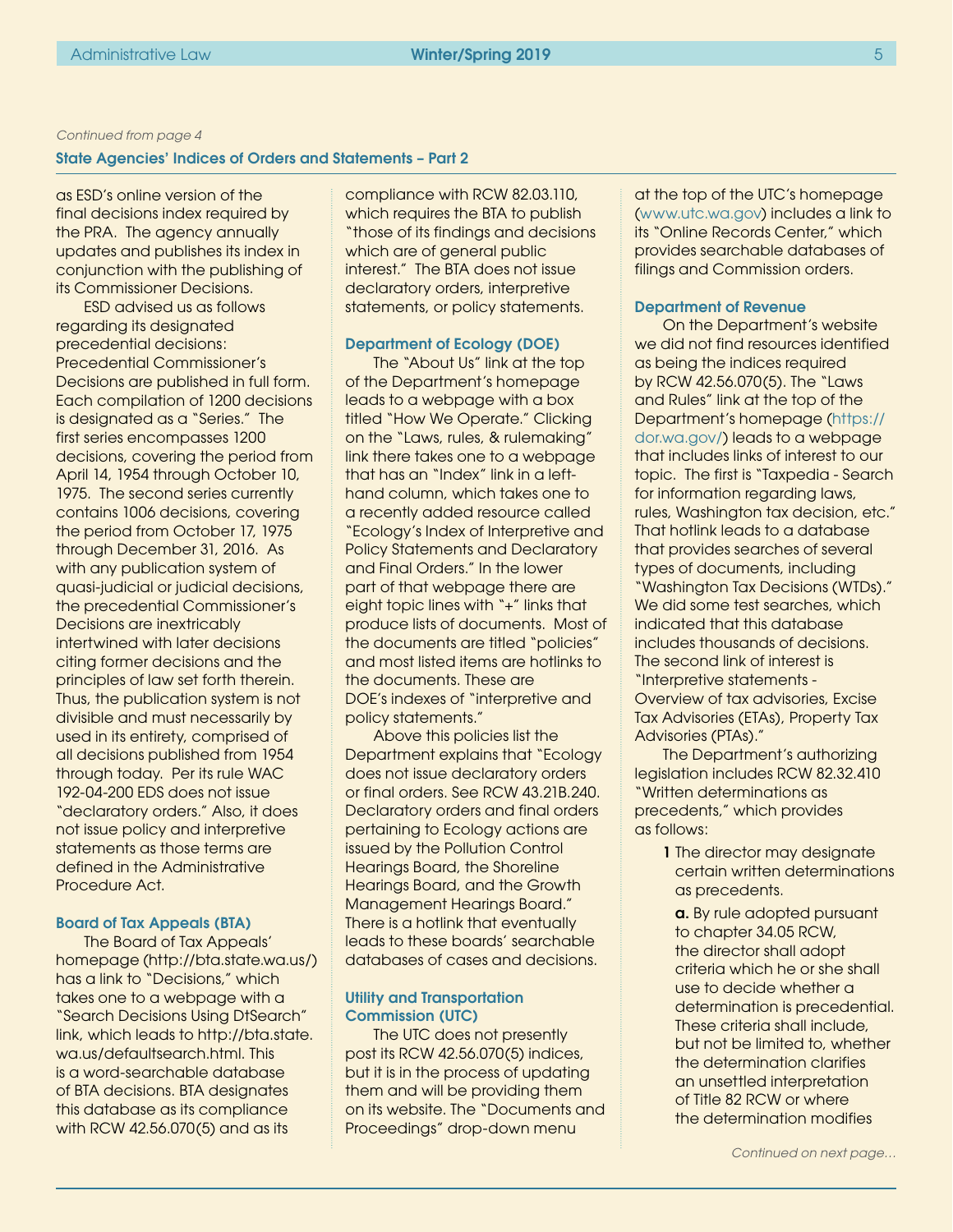#### <span id="page-5-0"></span>State Agencies' Indices of Orders and Statements – Part 2

or clarifies an earlier interpretation.

**b.** Written determinations designated as precedents by the director shall be made available for public inspection and shall be published by the department. c. The department shall

disclose any written determination upon which it relies to support any assessment of tax, interest, or penalty against such taxpayer . . .

Such identified decisions might also serve as the Department's index required by RCW 42.56.070(5) (b). On the Department's website we did not find a list of decisions identified as "precedential" per this statute.

#### Liquor and Cannabis Board

On the left side of the Liquor and Cannabis Board's homepage (<https://lcb.wa.gov/>) there is a "Public Records" link that leads to a webpage with a "Public Records Index" link. This takes one to a webpage with hotlinks to a large selection of documents, including "Final Orders of the Board (Adjudicative Proceedings)" and "Board Interim Policies." We did not find a general link to "permanent policies." The Final Orders link takes one to a webpage with an "Adjudicative Proceedings Log" link and a "Declaratory Orders" link. The log is an Excel spreadsheet that lists many decisions and includes a helpful "Matter/Violation Type" column. We found that if one clicks on "Enable Editing" at the top of the spreadsheet, the "find" feature allows word searching of the spreadsheet. In the sheet's first column the file numbers are hotlinks to the documents. The Declaratory Orders link produced one document.

In summary, our review of 12 state agencies found that a few post on their website resources that are specifically identified as being the indices required by the Public Records Act or are otherwise resources that substantially meet those requirements. Overall, many agencies are now posting searchable databases of their adjudicative decisions (and in some cases also declaratory orders), as well as documents that are effectively policy or interpretive statements.

While the posting of a large databases of seemingly all of an agency's adjudicative decisions is useful and to be encouraged, even with word-search capabilities they do not have the ready usefulness of an index of select decisions that, in the words of RCW 42.56.070(5)(b), "contain an analysis or decision of substantial importance to the agency in carrying out its duties." Those are the seminal, foundational case law that constitute key information for practitioners before the agency.

Perhaps agencies that do not post their PRA-required indices do have them and will produce them pursuant to normal public records requests. We did not investigate that possibility, as we were focusing on website resources.

Errata: In our first article we referred to the Department of Retirement Systems online resource "Disposition of Administrative Appeals 2033-Present," but of course it should be "2003 to Present."

## Remembering JANELL STEWART

WSBA Administrative Law Section Executive Committee at-large trustee Janell Stewart passed away in early 2019. In addition to her role on the Executive Committee, Janell served as the Section's Public Service Committee Chair. Janell graduated from the University of Washington in 2000, earned her law degree (cum laude) in 2003 and worked as an attorney for the State of Washington. Janell was generous with her time and had been a contributor to the Administrative Law Section in several different capacities for as long as her fellow Executive Committee members can remember. Janell's colleagues within the Section are going to dearly miss her expertise, her viewpoints and contributions, and her camaraderie.

## Join Our Section!

We encourage you to become an active member of the Administrative Law Section. Benefits include a subscription to this newsletter and networking opportunities in the field of administrative law.

#### Click [here](https://www.mywsba.org/PersonifyEbusiness/CLEStore/Administrative-Law-Section/ProductDetail/1) to join!

The Section also has six committees whose members are responsible for planning CLE programs, publishing this newsletter, tracking legislation of interest to administrative law practitioners, and much more. Feel free to contact the chair of any committee you have an interest in for more information. Committee chairpersons are listed on page two of this newsletter, and on the Section's website.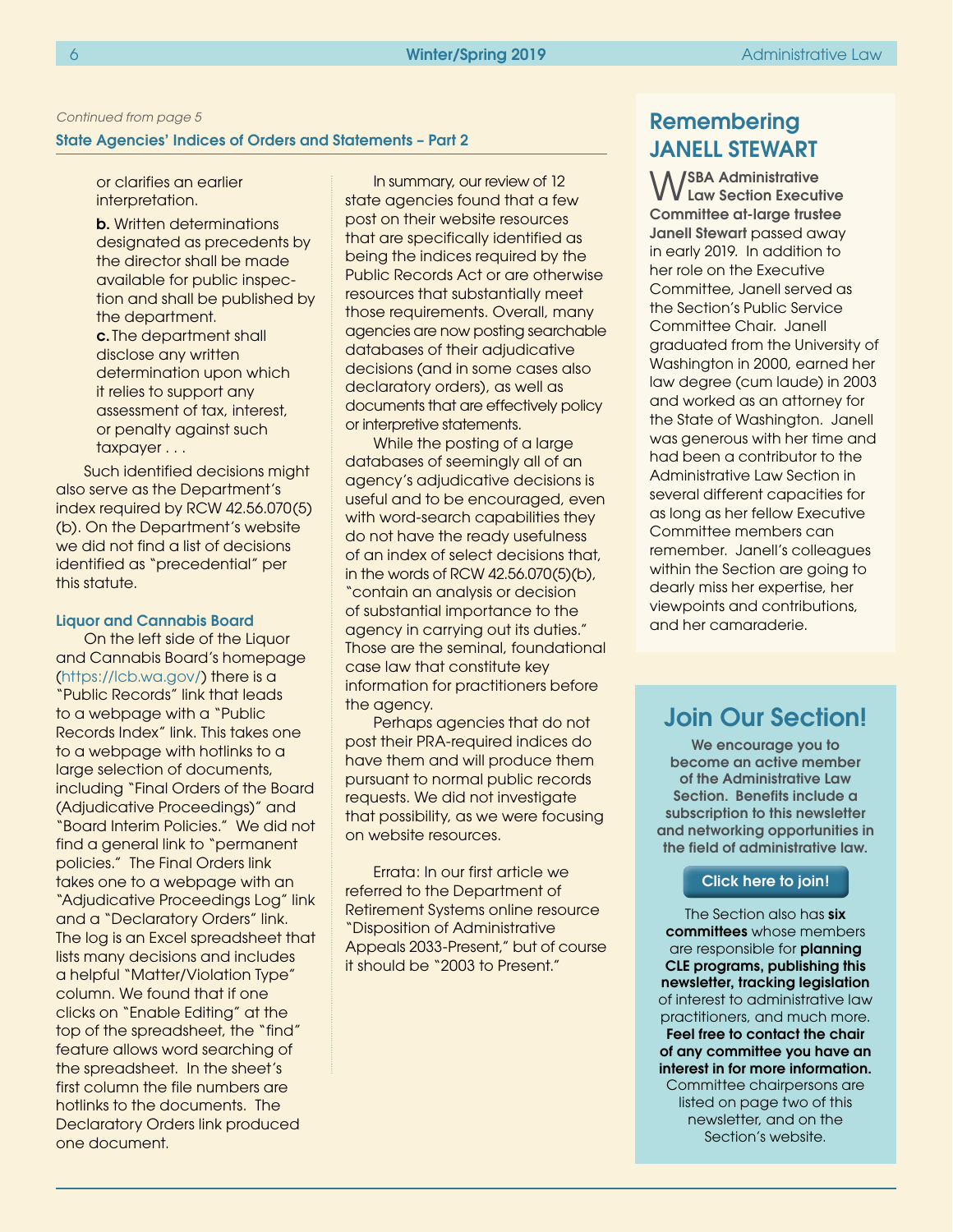#### **ADMINISTRATIVE LAW**

**ALTERNATIVE DISPUTE RESOLUTION**

**ANIMAL LAW**

**ANTITRUST, CONSUMER PROTECTION AND UNFAIR BUSINESS PRACTICES**

**BUSINESS LAW**

**CANNABIS LAW**

**CIVIL RIGHTS LAW**

**CONSTRUCTION LAW**

**CORPORATE COUNSEL**

**CREDITOR DEBTOR RIGHTS**

**CRIMINAL LAW**

**ELDER LAW**

**ENVIRONMENTAL AND LAND USE LAW**

**FAMILY LAW**

**HEALTH LAW**

**INDIAN LAW**

**INTELLECTUAL PROPERTY**

**INTERNATIONAL PRACTICE**

**JUVENILE LAW**

**LABOR AND EMPLOYMENT LAW**

**LEGAL ASSISTANCE TO MILITARY PERSONNEL**

**LESBIAN GAY BISEXUAL AND TRANSGENDER (LGBT) LAW**

**LITIGATION**

**LOW BONO**

**REAL PROPERTY, PROBATE AND TRUST**

**SENIOR LAWYERS**

**SOLO AND SMALL PRACTICE**

**TAXATION**

**WORLD PEACE THROUGH LAW** 

www.wsba.org/sections

# Join a WSBA Section Today!

Connect with others in your area of the law.

#### **Why join a section?**

Membership in one or more of the WSBA's sections provides a forum for members who wish to explore and strengthen their interest in various areas of the law.

#### **What are the benefits?**

- Continuing education
- Professional networking
- Resources and referrals
- Leadership opportunities
- Advancing your career
	- Affecting change in your practice area

#### **Is there a section that meets my interest?**

With 29 practice sections, you'll find at least one that aligns with your practice area and/or interest. Learn more about any section at www.wsba.org/sections

**What is the membership year?** Jan. 1 to Dec. 31.

**What about law students?**

Law students can join any section for \$18.75.

#### **What about new members?**

Newly admitted members can join one section for free during their first year.

### **It's easy to join online!**



## THE FRANK HOMAN AWARD

The Frank Homan Award is presented annually to an<br>Individual who has demonstrated an outstanding I individual who has demonstrated an outstanding contribution to the improvement or application of administrative law.

Only Administrative Law Section members can nominate, but a nominee does not have to be an attorney or a section member.

Nominations for the 2019 Award are due by June 30, 2019. For nominations, send an email to Chad Standifer at ccstandifer@yahoo.com. Please include:

- Your name and contact information
- Information about the person being nominated (name, position, affiliation)
- Why you think this person should be recognized

The award is named for **Frank Homan**, a dedicated teacher and mentor who was passionate about improving the law. After receiving his law degree from Cleveland State University of Law in 1965, he began practicing in Washington in 1968, serving as an Employment Security Department hearings examiner from 1970 to 1974 and as a senior administrative law judge at the Office of Administrative Hearings from

1975 to 1993. He continued to serve as an ALJ pro tem after his retirement in 1993. He was an early proponent for the creation of a central hearings panel, and played an important role in the creation of the Office of Administrative Hearings (RCW 34.12).

for all and the practice for the award that bears his name.

Frank was generous with his time and expertise

and is well remembered for his sense of humor, his command of the English language, and his writing style — including his knowledge of legal terminology and history. His commitment to promoting justice for all and the practice of administrative law is the inspiration for the award that bears his name.

His commitment to promoting justice of administrative law is the inspiration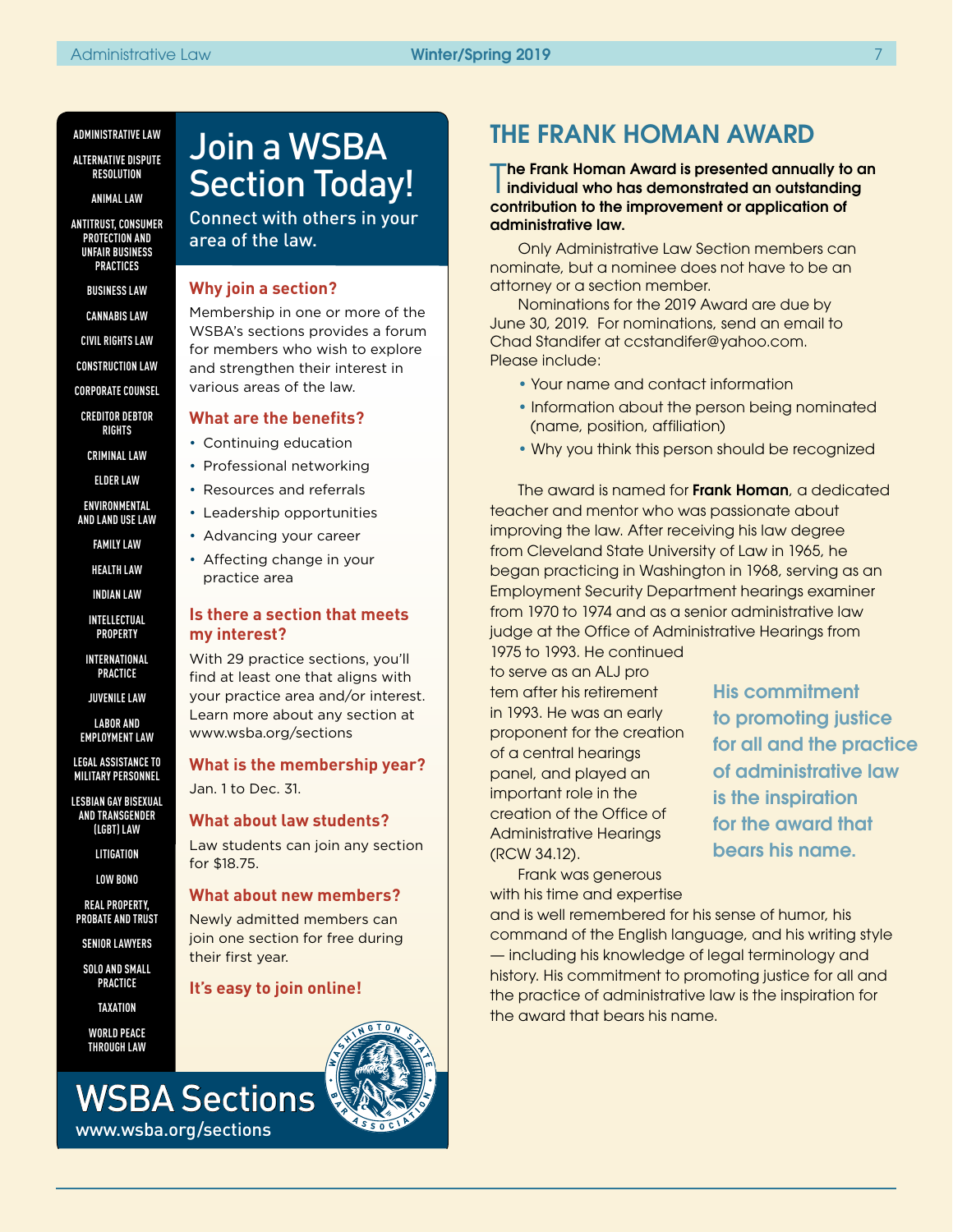## CASELAW UPDATE

#### Asotin County v. Eggleston, No. 35720-1-III,

(Wash. Ct. App. Jan. 17, 2019) *By Alexandra Kenyon*

**The Washington Court of Appeals Division III over-**

The Washington Court of Appeals Division III over-<br>The Mashington Court's order denying Eggleston's request for an award of reasonable attorney fees and costs in a lawsuit regarding Eggleston's public records request. The court determined that a record requester need not have filed a complaint or other motion for affirmative relief to be a prevailing party entitled to attorneys fees in Public Records Act (PRA) litigation. The court examined RCW 42.56.550(4), which states:

Any person who prevails against an agency in any action in the courts seeking the right to inspect or copy any public record or the right to receive a response to a public record request within a reasonable amount of time shall be awarded all costs, including reasonable attorney fees, incurred in connection with such legal action.

The court examined the phrase "any person who prevails against an agency in any action in the courts" and harmonized it with the other sections of RCW 42.56.550. The court found that it is more consistent with the policy of the PRA to read the phrase "seeking the right to inspect or copy …or …to receive a response" as applying to "a person who prevails" as opposed to "action in the courts" as argued by Asotin County. The court further found that it would frustrate the purpose of the PRA to construe the attorney fees provision as applying only to requester-initiated litigation by allowing agencies to avoid attorneys fees by winning the race to the courthouse.

The court further held that Eggleston prevailed on substantial issues and was thus entitled to an award of attorneys' fees. One issue was whether the County's attorney invoices were entirely exempt. The court recognized that the PRA is clear on this issue and that attorney invoices are never exempt in their entirety with respect to the PRA and may only be redacted to the extent they would reveal attorney mental impressions, legal advice, theories, opinions, or are otherwise exempt. Another issue that Eggleston prevailed upon concerned whether the County should have engaged in good faith redaction before submitting invoices to the court for in camera review. The court held that the burden to determine whether exemptions apply (and to what extent) is placed on the agency by RCW 42.56.520 and that an agency cannot shift this responsibility to the court.

#### The American Waterways Operators, et. al v. Department of Ecology, No. 51547-4-II (Wash. Ct. App. Mar. 5, 2019)

*By Eileen Keiffer* 

The Washington State Department of Ecology<br>(Ecology) made application to the United States The Washington State Department of Ecology Environmental Protection Agency (EPA) for permission to engage in rulemaking to prohibit marine vessel sewage discharge into Puget Sound. A portion of Ecology's application was entitled "Certificate of Need," and claimed that Puget Sound requires greater environmental protections than the federal standards provide. The American Waterways Operators (the Operators) appealed the Certificate of Need to the Pollution Control Hearings Board (Board). The Court of Appeals held that the Board did not have jurisdiction to hear the Operators' appeal of the Petition's Certificate of Need and affirmed the Board's order dismissing the Operators' appeal.

The Operators argued that the Board had jurisdiction because RCW 43.21B.110(1)(d) provides jurisdiction over appeals of certificates. The Court of Appeals disagreed, and reviewed the Board's decisions under the Administrative Procedure Act (APA), Ch. 34.05 RCW, as well as the Board's enabling legislation.

The court explained that the Legislature granted the Board certain adjudicatory functions, but left rule making, interpretive, and enforcement functions with Ecology. *Port of Seattle v. Pollution Control Hr'gs Bd.*, 151 Wn.2d 568, 592, 90 P.3d 659 (2004); RCW 43.21B.010, .240. Citing *Rosemere Neighborhood*, the court explained that Ecology's authority to engage in rule making includes "'everything lawful and necessary'" to effectively execute its power. *Rosemere Neighborhood Ass'n v. Clark County*, 170 Wn. App. at 859 (quoting Tuerk v. Dep't of Licensing, 123 Wn.2d 120, 125, 864 P.2d 1382 (1994)).

The court interpreted the Board's subject matter jurisdiction as granted by RCW 43.21B.110, including that to hear and decide appeals from certain enumerated "decisions" of Ecology and other environmental agencies relating to legal rights or interests of a specific person or persons. The court found it relevant that the Board has express jurisdiction to hear appeals from decisions related to "the issuance, modification, or termination of any permit, certificate, or license by [Ecology]." RCW 43.21B.110(1). However, this authority to hear appeals is limited by the provisions of chapter 34.05 RCW relating to adjudicative proceedings. RCW 43.21B.160.

Interpreting the APA's definitions of rulemaking and adjudicative proceedings, the court determined that